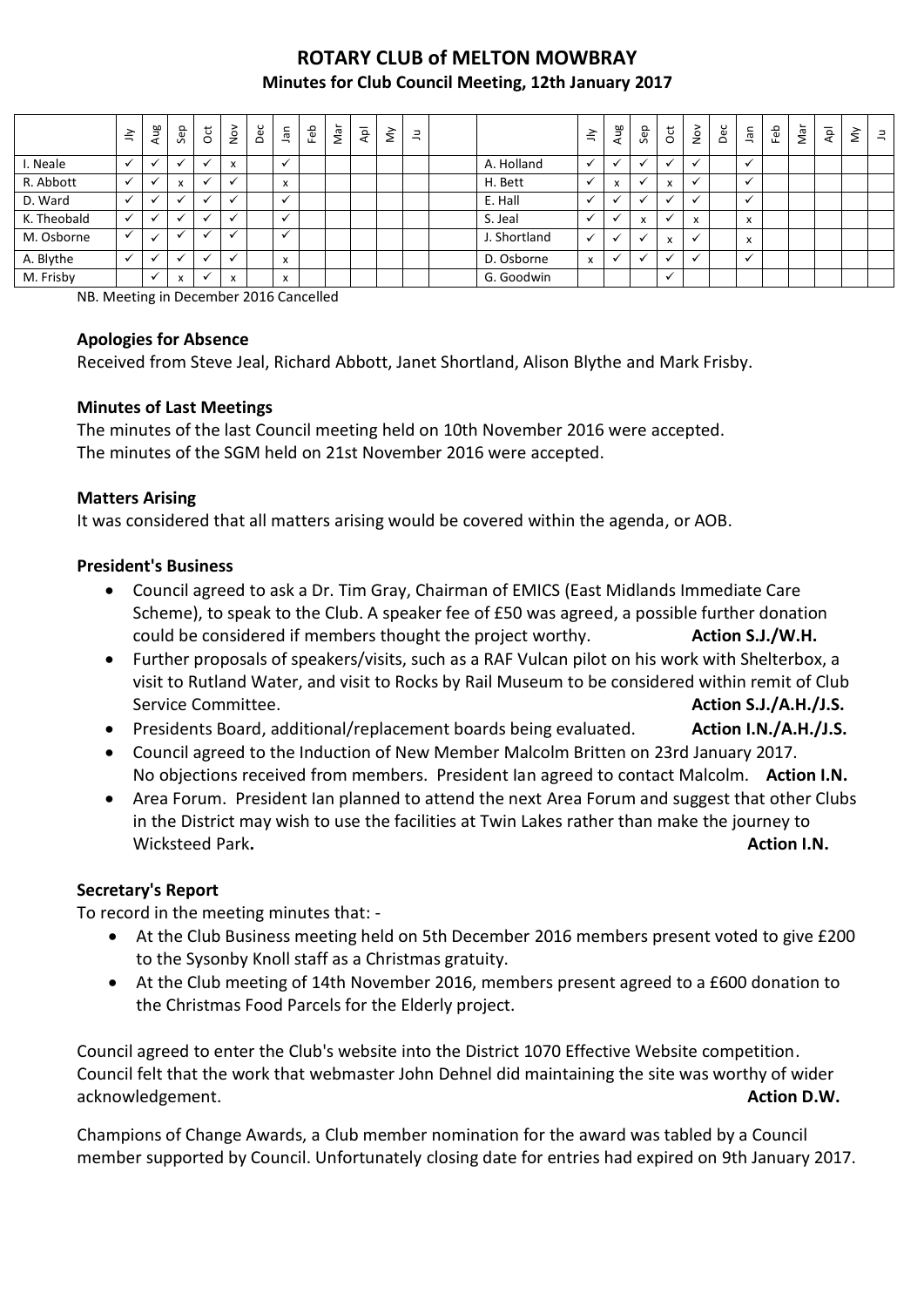### **Treasurer's Report**

- Club Account balance £7031.22 at 11th January 2017, which includes £1922 of Satellite Group funds, hence Club balance at £5109.22.
- Membership Subscriptions, 1 Satellite Group members still not paid to date. **Action K.T.**
- Christmas Dinner event, account in balance.
- Trust Account. Balance at £10,934.54, of which £7,106.44 is reserved to Committees, or allocated.
- Accounts now include benefits from Santa Fun Run event, Christmas cake raffle etc..
- **•** Invoice for loaned marquee damaged during Car Rally still outstanding. **Action K.T./A.B.**

### **Diary**

Up to date, no changes or additions to report. Council requested that Steve Jeal invite the local Mayor to speak to the Club. **Action S.J.**

**Committee Reports.** As most minutes of last Committee meetings are now available on Club Website Council focused on key elements: -

### **Club Service, Fundraising and Communications**

- Charter Night Monday 20th March 2017, planning of event at PERA well progressed. Price agreed at £29 to include 3 course meal plus cheese and biscuits, bar arranged, President Ian to finalise details with the speaker. **Action I.N./A.H./J.S. Action I.N./A.H./J.S.**
- Minor Sports v Horncastle on 1st February 2017, Home fixture, the initial programme of 10 pin bowling in Grantham organised by J.S. was objected to by R.C. Horncastle due to their members 'mobility'. J.S. agreed with Horncastle that they should therefore organise an alternate event. Details when agreed will be circulated. **Action J.S./A.H. Action J.S./A.H.**
- Quiz Night, initially planned for Maundy Thursday to be changed due to clash of dates with Club Council. New date in May to be agreed. **Action J.S./A.H./P.P. Action J.S./A.H./P.P.**
- Letter of thanks received from Shoebox project organisers. Circulated to Club members.
- Agreed Calendar dates:
	- o Club Assembly 19th June in 2017, but defined as 21st May in 2018.
	- o Charter dates, 2017 20th March, 2018 19th March.
	- o Autumn DG visit still to be agreed with Melton Mowbray Belvoir and Aurora Clubs as a joint three Club meeting. **Action J.S./A.H. Action J.S./A.H.**

#### **Youth**

- Young Musician. Local schools being contacted to discover any interest, along with an approach to Tony Rifugiato to ask if he can identify potential students or schools. **Action E.H.**
- RYLA. Enquires are being made to identify potential candidates, but none located at present. Joint approach with Belvoir. **Action E.H.** Action E.H.
- Young Chef. Three local rounds completed with winners and runners up invited to Stapleford Park for a master class session on 17th January 2017.

### **Community and Vocational**

- Christmas Parcels for the Elderly. Event went well with several 'Thank You' cards received. A review of recipients to be undertaken by all organisations involved in the event. **Action H.B.**
- Christmas Tree Festival Lights. New design well received, thanks to all involved.
- A request to provide a new cooker at Bradgate Flats had been turned down by Community committee as the flats were Council owned and ought to fall under their area of responsibility. H.B. had responded to the request.
- Calvert Trust candidate. Belvoir are now likely to totally fund a suitable candidate, the initial request for extra funding from our Club may not now be required as the candidate may not require a carer to attend. **Action H.B.**